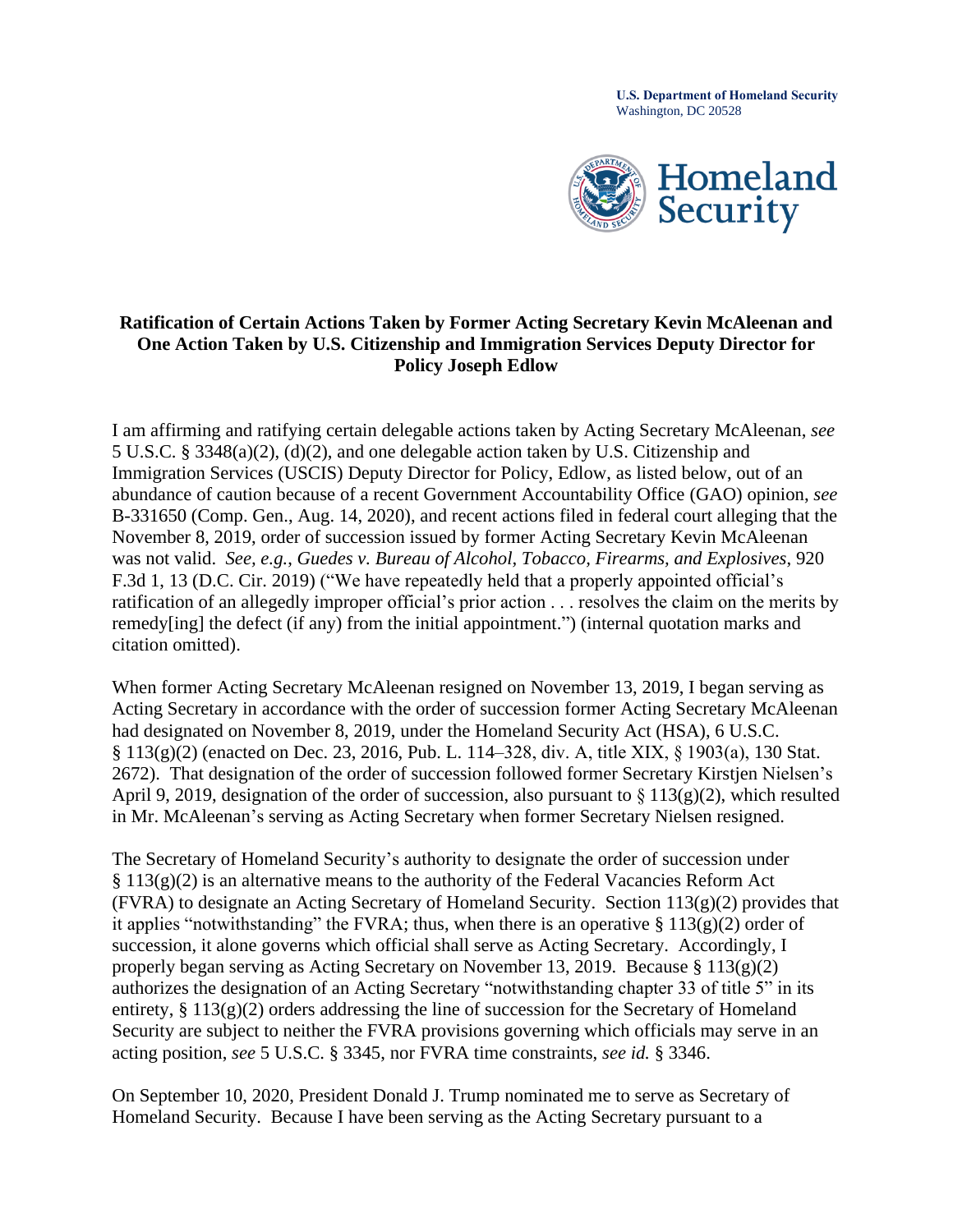Edlow Ratification of Certain Actions Taken by Former Acting Secretary Kevin McAleenan and One Action Taken by U.S. Citizenship and Immigration Services Deputy Director for Policy Joseph

Edlow Page **2** of **<sup>4</sup>**

 $\S 113(g)(2)$  order of succession, the FVRA's prohibition on a nominee's acting service while his or her nomination is pending does not apply, and I remain the Acting Secretary notwithstanding my nomination. *Compare* 6 U.S.C. § 113(a)(1)(A) (cross-referencing the FVRA without the "notwithstanding" caveat), *with id.* § 113(g)(1)–(2) (noting the FVRA provisions and specifying, in contrast, that  $\S 113(g)$  provides for acting secretary service "notwithstanding" those provisions); *see also* 5 U.S.C. § 3345(b)(1)(B) (restricting acting officer service under § 3345(a) by an official whose nomination has been submitted to the Senate for permanent service in that position).

 former Acting Secretary McAleenan were invalid. If those contentions were legally correct— That said, there have been recent challenges contending that my service is invalid, resting on the erroneous contentions that the orders of succession issued by former Secretary Nielsen and meaning that neither former Secretary Nielsen nor former Acting Secretary McAleenan issued a valid  $\S 113(g)(2)$  order of succession—then the FVRA would have applied and Executive Order 13753 (published on December 14, 2016, under the  $FVRA$ )<sup>1</sup> would have governed the order of succession for the Secretary of Homeland Security from the date of Nielsen's resignation.

eligible to exercise the functions and duties of the Secretary temporarily in an acting capacity. eligible to exercise the functions and duties of the Secretary under that succession order, and my nomination would have restarted the FVRA's time limits,  $5$  U.S.C.  $\frac{2}{5}$  3346(a)(2). The FVRA provides an alternative basis for an official to exercise the functions and duties of the Secretary temporarily in an acting capacity. In that alternate scenario, under the authority of the FVRA, 5 U.S.C. § 3345(a)(2), when the President submitted my nomination, Peter Gaynor, the Administrator of the Federal Emergency Management Agency (FEMA), would have become This is because Executive Order 13753 pre-established the President's succession order for the Department when the FVRA applies, Mr. Gaynor would have been the most senior official

succession under 6 U.S.C. § 113(g)(2) (the "Gaynor Order").<sup>2</sup> Mr. Gaynor re-issued the order of Out of an abundance of caution and to minimize any disruption to the Department of Homeland Security and to the Administration's Homeland Security mission, on November 14, 2020, after the President submitted my nomination to the Senate on September 10, 2020, Mr. Gaynor exercised any authority of the position of Acting Secretary that he had to designate an order of succession established by former Acting Secretary McAleenan on November 8, 2019, and placed

<sup>&</sup>lt;sup>1</sup> Executive Order 13753, Amending the Order of Succession in the Department of Homeland Security, 81 Fed. Reg. 90667 (Dec. 14, 2016).

 Administrator Gaynor has issued the November 14, 2020, order. Further, I previously issued a ratification order on <sup>2</sup> Mr. Gaynor signed an initial succession order to this effect on September 10, 2020. Out of caution, due to uncertainties related to the timing of the signing of that order on the date of my nomination to the U.S. Senate, October 7, 2020, similar to this present order, *see* Ratification, 85 Fed. Reg. 65653 (Oct. 16, 2020), but I am issuing this order today to eliminate any potential question about whether, assuming that the orders issued by Secretary Nielsen and Acting Secretary McAleenan were insufficient to make me Acting Secretary under section  $113(g)(2)$ , my ratification has occurred subsequent to the proper signing and issuance of a succession order that has the effect of making me Acting Secretary.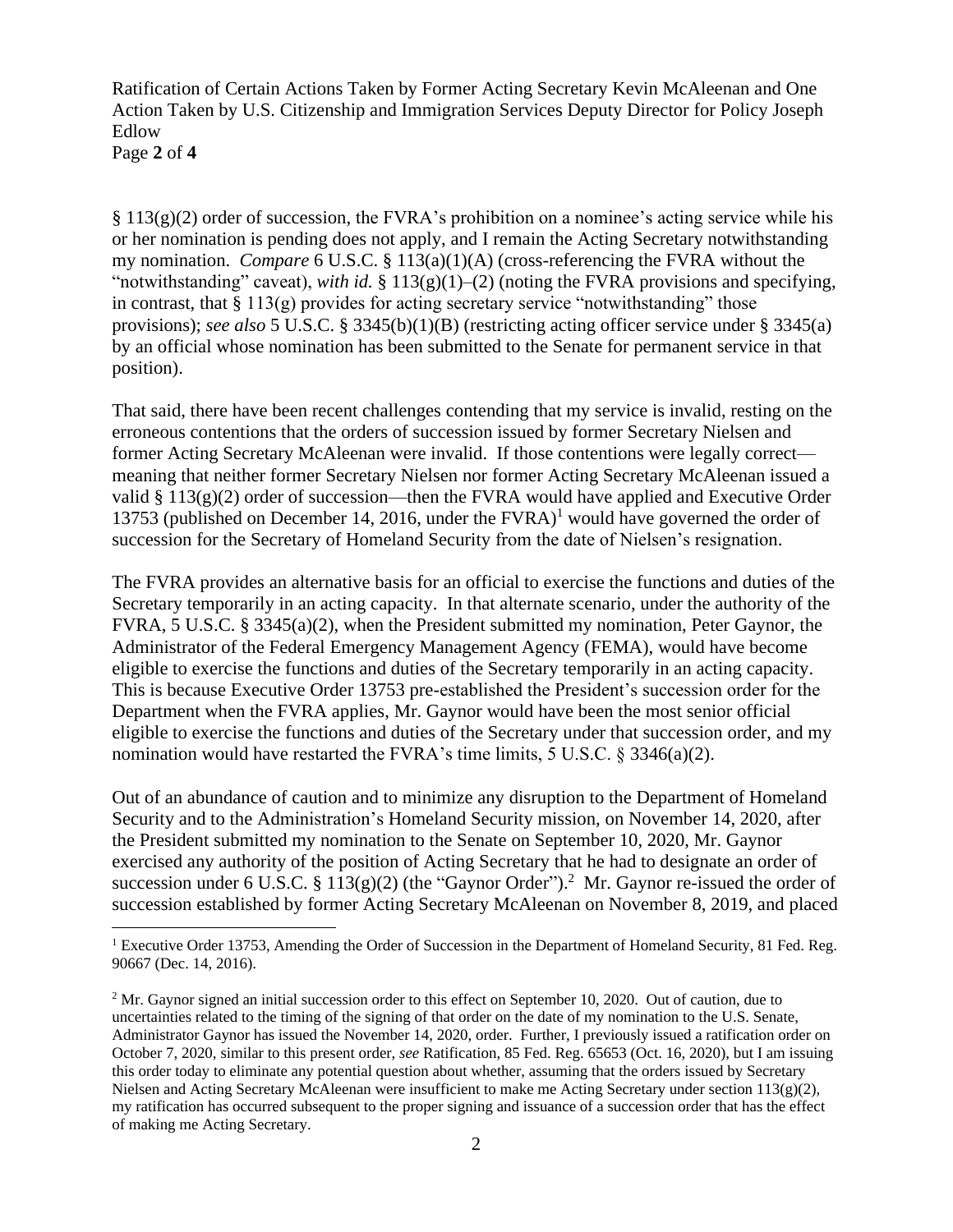Edlow Ratification of Certain Actions Taken by Former Acting Secretary Kevin McAleenan and One Action Taken by U.S. Citizenship and Immigration Services Deputy Director for Policy Joseph

Edlow Page **3** of **<sup>4</sup>**

the Under Secretary for Strategy, Policy, and Plans above the FEMA Administrator in the order of succession. Once the Gaynor Order was executed, it superseded any authority Mr. Gaynor may have had under the FVRA and confirmed my authority to continue to serve as the Acting Secretary. Thus, in addition to the authority I possess pursuant to the November 8, 2019, order of succession effectuated by former Acting Secretary McAleenan, the Gaynor Order alternatively removes any doubt that I am currently serving as the Acting Secretary.

I have full knowledge of the following actions taken by former Acting Secretary McAleenan and USCIS Deputy Director for Policy Edlow, and believe that these actions were legally authorized and entirely proper:

- 1. Asylum Eligibility. Interim Final Rule. 84 Fed. Reg. 33,829 (July 16, 2019) issued by Former Acting Secretary McAleenan.
- 2. U.S. Citizenship and Immigration Services Fee Schedule and Changes to Certain Other Immigration Benefit Request Requirements. Notice of Proposed Rulemaking. 84 Fed. Reg. 62,280 (November 14, 2019) issued by Former Acting Secretary McAleenan.
- 3. Designating Aliens for Expedited Removal. Federal Register Notice. 84 Fed. Reg. 35,409 (July 23, 2019) issued by Former Acting Secretary McAleenan.
- 4. Removal of 30-Day Processing Provision for Asylum Applicant-Related Form I-765 Employment Authorization Applications. Notice of Proposed Rulemaking. 84 Fed. Reg. 47,148 (Sept. 9, 2019) issued by Former Acting Secretary McAleenan.
- 5. Asylum Application, Interview, and Employment Authorization for Applicants. Notice of Proposed Rulemaking. 84 Fed. Reg. 62,374 (Nov. 14, 2019) issued by Former Acting Secretary McAleenan.
- 6. Inadmissibility on Public Charge Grounds. Final Rule. 84 Fed. Reg. 41,292 (Aug. 14, 2019) issued by Former Acting Secretary McAleenan. Final rule correction. 84 Fed. Reg. 52,357 (Oct. 2, 2019) issued by Former Acting Secretary McAleenan.
- 7. Guatemala Refugee Protection. Former Acting Secretary McAleenan's October 16, 2019 determination issued by Former Acting Secretary McAleenan.
- 8. USCIS Deputy Director for Policy, Joseph Edlow's memorandum "Implementing Acting Secretary Chad Wolf's July 28, 2020 Memorandum" (August 21, 2020) issued by USCIS Deputy Director for Policy, Joseph Edlow.
- 9. Acting Secretary Kevin McAleenan's memorandum, "Information Regarding First Amendment Protected Activities" (May 17, 2019) issued by Former Acting Secretary McAleenan.